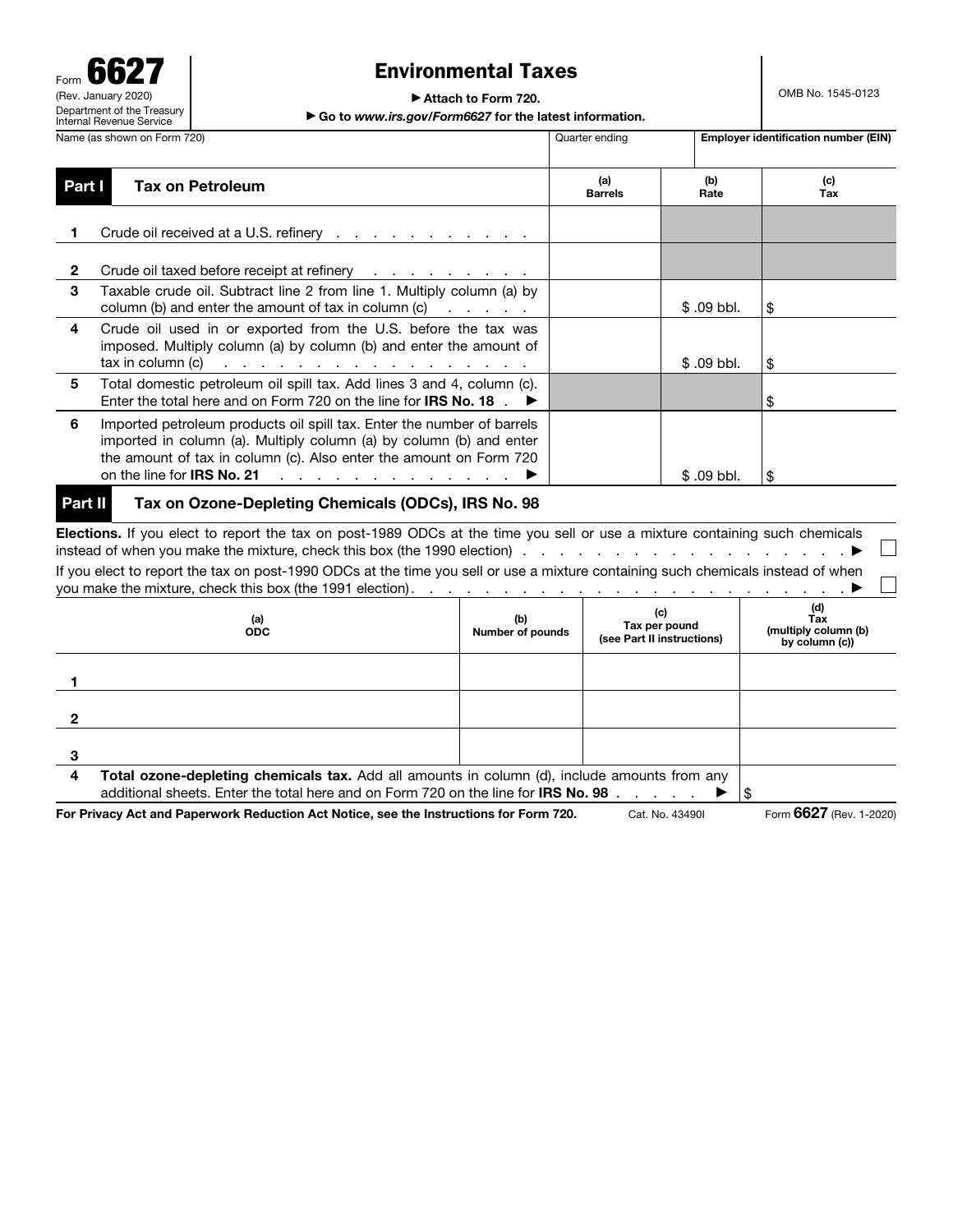#### Part III ODC Tax on Imported Products, IRS No. 19

| the products, check this box $\ldots$ $\ldots$ $\ldots$ $\ldots$ $\ldots$ $\ldots$ $\ldots$ $\ldots$ $\ldots$                     |  |  |  |  |  |  |  |  |  |  |
|-----------------------------------------------------------------------------------------------------------------------------------|--|--|--|--|--|--|--|--|--|--|
| Election. If you elect to report the tax on imported products at the time you import the products instead of when you sell or use |  |  |  |  |  |  |  |  |  |  |

|   | (a)<br>Imported product and the<br>applicable ODC                                                                                                                                               | (b)<br>Number of<br>products | (c)<br>ODC weight of<br>product | (d)<br>Tax per pound | (e)<br><b>Entry value</b> | Tax<br>(see Part III instructions) |  |  |  |  |
|---|-------------------------------------------------------------------------------------------------------------------------------------------------------------------------------------------------|------------------------------|---------------------------------|----------------------|---------------------------|------------------------------------|--|--|--|--|
|   |                                                                                                                                                                                                 |                              |                                 |                      |                           |                                    |  |  |  |  |
| ∩ |                                                                                                                                                                                                 |                              |                                 |                      |                           |                                    |  |  |  |  |
|   |                                                                                                                                                                                                 |                              |                                 |                      |                           |                                    |  |  |  |  |
| 4 | <b>Total ODC tax on imported products.</b> Add all amounts in column (f), include amounts from any<br>additional sheets. Enter the total here and on Form 720 on the line for <b>IRS No. 19</b> |                              |                                 |                      |                           |                                    |  |  |  |  |

Part IV Tax on Floor Stocks of ODCs, IRS No. 20

|  | (a)<br><b>ODC</b> | (b)<br>Number of pounds | (c)<br>Tax per pound<br>(see Part IV instructions) | (d)<br>Tax<br>(multiply column (b)<br>by column (c)) |
|--|-------------------|-------------------------|----------------------------------------------------|------------------------------------------------------|
|  |                   |                         |                                                    |                                                      |
|  |                   |                         |                                                    |                                                      |
|  |                   |                         |                                                    |                                                      |
|  |                   |                         |                                                    |                                                      |
|  |                   |                         |                                                    |                                                      |
|  |                   |                         |                                                    |                                                      |
|  |                   |                         |                                                    |                                                      |
|  |                   |                         |                                                    |                                                      |

# General Instructions

Section references are to the Internal Revenue Code unless otherwise noted.

# Future Developments

For the latest information about developments related to Form 6627 and its instructions, such as legislation enacted after they were published, go to *www.irs.gov/Form6627*.

## What's New

The section 4681 tax rates for ozone-depleting chemicals (ODCs) in Parts II and III have increased for 2020. See the listing below.

The section 4611 tax on petroleum products and crude oil is extended, effective January 1, 2020, through December 31, 2020, (not for 2019).

# Purpose of Form

Use this form to figure the environmental tax on petroleum, ODCs, imported products that used ODCs as materials in the manufacture or production of the product, and the floor stocks tax on ODCs. If you need more lines for any part of the form, prepare additional sheets using the same format as the part. Attach the additional sheets with Form 6627 to Form 720, Quarterly Federal Excise Tax Return. See Pub. 510, Excise Taxes, for more information on environmental taxes. See the Instructions for Form 720 for information on when and where to file Form 6627.

# Who Must File

#### For petroleum:

- The operator of the refinery that receives crude oil;
- The user or exporter of crude oil before tax is imposed; and

• The person entering the petroleum products for consumption, use, or warehousing.

#### For ODCs:

• The manufacturer or importer of ODCs who sells or uses those ODCs;

• The importer of taxable products who sells or uses those products; and

• The person other than the manufacturer or importer of ODCs who holds ODCs for sale or use in manufacturing on January 1, 2020.

# Specific Instructions

# Part I. Tax on Petroleum (IRS Nos. 18 and 21)

Crude oil. Tax is imposed on domestic crude oil when it is received at a U.S. refinery. Crude oil includes crude oil condensates and natural gasoline. The operator of the refinery is liable for the tax. Tax is imposed on imported crude oil received at a U.S. refinery unless the imported petroleum products tax was imposed when the imported crude oil was entered into the United States. The operator of a U.S. refinery that receives imported crude oil must establish that tax was previously imposed on the imported crude oil.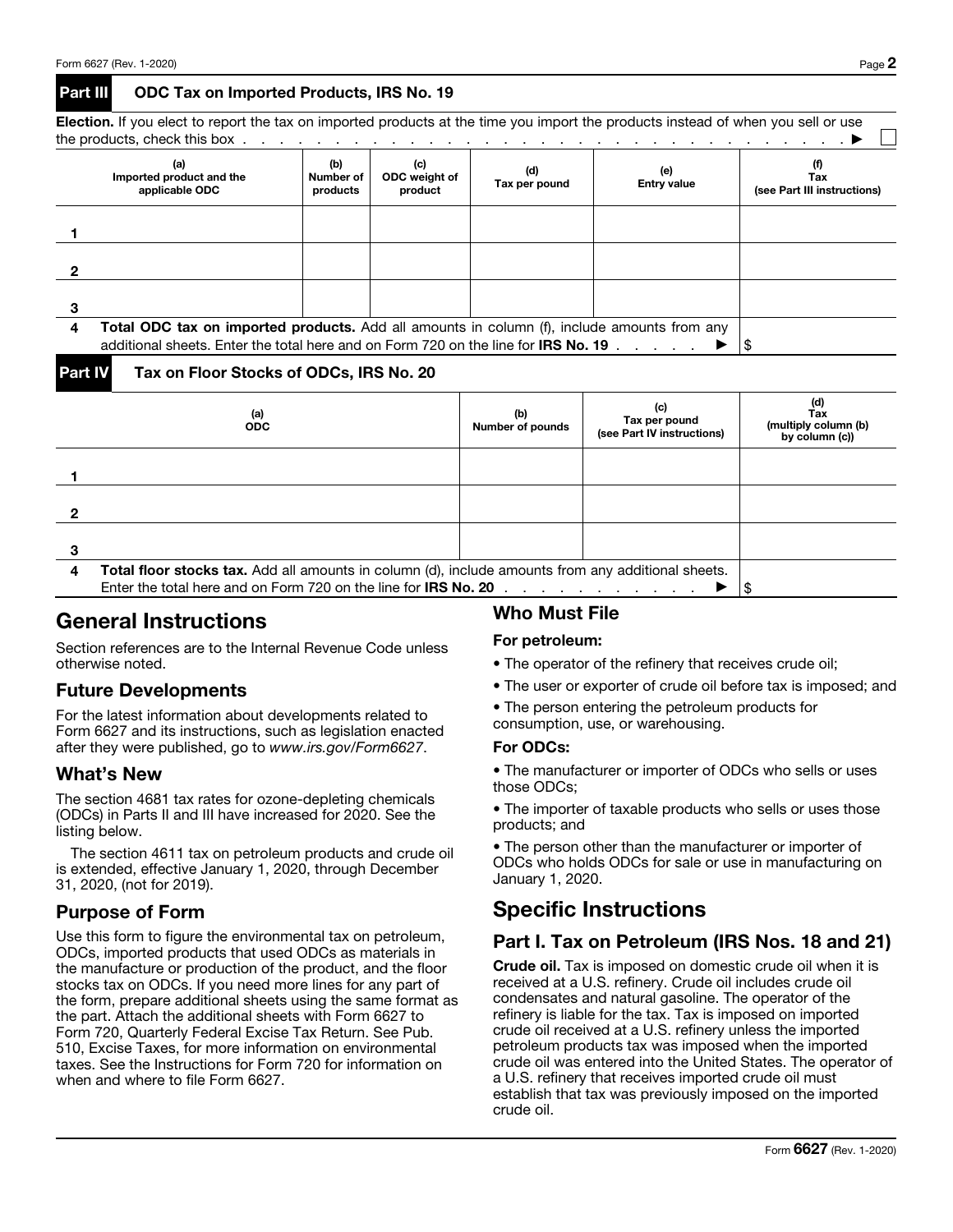User or exporter of crude oil. Tax is imposed on domestic crude oil used or exported before it is received at a U.S. refinery. The user or exporter is liable for the tax. Crude oil used for extracting oil or natural gas on the premises where the crude oil is produced is not taxable.

Imported petroleum products. Tax is imposed on imported petroleum products when they are entered into the United States for use, consumption, or warehousing. Petroleum products include crude oil, refined and residual oil, and other liquid hydrocarbon refinery products. The person entering the petroleum product into the country is liable for the tax.

The tax on petroleum is imposed only once on any imported petroleum product. The enterer must provide documentation of the tax imposed on imported crude oil to the refinery operator if requested by the refinery operator.

Fractional barrels. Fractional barrels are taxed at a proportionate rate using the fraction produced by the number of gallons in the barrel over 42 gallons. Multiply the resulting fraction by the \$.09 per barrel tax.

## Part II. Tax on Ozone-Depleting Chemicals (ODCs), IRS No. 98

The following ODCs are taxable.

| Tax Per<br>Pound in 2020<br>Post-1989 ODCs    |               |                          |        |                             |  |                              |        |                     |                              |               |                                   |        |                                                                                                                                                                                                                                      |  |           |
|-----------------------------------------------|---------------|--------------------------|--------|-----------------------------|--|------------------------------|--------|---------------------|------------------------------|---------------|-----------------------------------|--------|--------------------------------------------------------------------------------------------------------------------------------------------------------------------------------------------------------------------------------------|--|-----------|
| CFC-11                                        |               |                          |        |                             |  |                              |        |                     |                              |               |                                   |        | <u>in the second contract of the second contract of the second contract of the second contract of the second contract of the second contract of the second contract of the second contract of the second contract of the second </u> |  | . \$16.60 |
| CFC-12                                        |               |                          |        | $\sim$ $\sim$               |  | $\sim$ $\sim$ $\sim$         |        | $\sim$              | and the contract of the con- |               |                                   | $\sim$ | $\sim$ $\sim$ $\sim$                                                                                                                                                                                                                 |  | 16.60     |
| CFC-113.                                      |               |                          |        |                             |  |                              |        |                     |                              |               |                                   |        | the company of the company of the company of                                                                                                                                                                                         |  | 13.28     |
| CFC-114.                                      |               | $\overline{\phantom{a}}$ | $\sim$ | $\sim$ $\sim$ $\sim$ $\sim$ |  |                              | $\sim$ | $\sim$              | $\sim$                       | $\sim$ $\sim$ |                                   | $\sim$ | $\sim$                                                                                                                                                                                                                               |  | 16.60     |
| CFC-115.                                      |               | $\sim$ $\sim$ $\sim$     |        |                             |  | and a strong of the state of |        | and the contract of |                              |               |                                   |        | the company of the company of                                                                                                                                                                                                        |  | 9.96      |
| Halon-1211                                    | $\sim$ $\sim$ |                          | $\sim$ | <b>Contract Contract</b>    |  |                              |        |                     |                              |               |                                   |        |                                                                                                                                                                                                                                      |  | . 49.80   |
| Halon-1301                                    | $\sim$        |                          |        |                             |  |                              |        |                     |                              |               |                                   |        | the company of the company of the company of the company of the company of the company of the company of the company of the company of the company of the company of the company of the company of the company of the company        |  | . 166.00  |
| Halon-2402                                    | $\sim$        |                          |        |                             |  |                              |        |                     |                              |               |                                   |        | and the state of the state of the state of the state of the state of the state of the state of the state of the                                                                                                                      |  | 99.60     |
| Tax Per<br>Post-1990 ODCs<br>Pound in 2020    |               |                          |        |                             |  |                              |        |                     |                              |               |                                   |        |                                                                                                                                                                                                                                      |  |           |
| Carbon tetrachloride                          |               |                          |        |                             |  |                              |        |                     |                              |               | <b>Contract Contract</b>          |        |                                                                                                                                                                                                                                      |  | 18.26     |
| Methyl chloroform.                            |               |                          |        |                             |  |                              |        |                     |                              |               |                                   |        | and the contract of the contract of the                                                                                                                                                                                              |  | 1.66      |
| CFC-13, CFC-111, CFC-112, and CFC-211 through |               |                          |        |                             |  |                              |        |                     |                              |               |                                   |        |                                                                                                                                                                                                                                      |  |           |
| CFC-217                                       |               |                          |        |                             |  |                              |        |                     |                              |               | and the company of the company of |        |                                                                                                                                                                                                                                      |  | 16.60     |



*The tax per pound rates above are figured using the ozone-depletion factor. Do not multiply the tax per pound by the ozone-depletion factor.* 

**Mixture elections.** Generally, the creation of a mixture containing one or more ODCs by the manufacturer or importer of an ODC is treated as the use of the ODC in the mixture. However, the manufacturer or importer may elect to treat the sale or use of the mixture as the first sale or use of the ODC in the mixture.

*Post-1989 ODCs (the 1990 election).* If this election is made, the tax on the post-1989 ODCs (listed earlier) contained in the mixture is imposed on the date of sale or use of the mixture. To make the election, check the first box in Part II, under *Elections.* This election may be revoked only with the consent of the IRS.

*Post-1990 ODCs (the 1991 election).* If this election is made, the tax on the post-1990 ODCs (listed earlier) contained in the mixture is imposed on the date of sale or use of the mixture. To make the election, check the second box in Part II, under *Elections.* This election may be revoked only with the consent of the IRS.

Column (c). Enter the tax per pound using the chart earlier.

### Part III. ODC Tax on Imported Products, IRS No. 19

An imported taxable product is any product entered into the United States for consumption, use, or warehousing if any ODC was used as material in the manufacture or production of the product. The product must also be listed in the imported products table issued by the IRS. See Regulations section 52.4682-3(f)(6). The tax is based on the weight of ODCs used in the manufacture of the product. If the weight cannot be determined under the exact method or table method (see below), the tax is 1% of the entry value of the product (value method).

Importer election. Generally, an imported taxable product is taxed when it is sold or used by the importer. However, an importer may elect to treat the entry of products into the United States as the use of such products. This election applies to all products held by the importer when the election becomes effective. It also applies to all products the importer enters into the United States after the election becomes effective. If an election applies to an imported taxable product, tax is imposed on the product on the date of entry. To make the election, check the box in Part III, under *Election.*  This election may be revoked only with the consent of the IRS.

#### Figure the ODC weight of the product as follows.

*Exact method.* If you determine the weight of each ODC used as a material in the manufacture of the product and you can support this determination, the ODC weight is the weight you determine.

**Table method.** If you don't use the exact method and the ODC weight is listed in the imported products table, use the ODC weight listed to figure the tax. See Pub. 510 for more information.

#### Figure the tax for Part III.

*Column (a).* Enter the imported product and the applicable ODC. Use additional lines if there is more than one ODC.

**Column (b).** Enter the number of taxable products imported.

*Column (c).* Enter the ODC weight of the product in pounds. If you are using the value method, don't complete this column.

*Column (d).* Enter the tax per pound from the chart in the instructions for Part II, earlier. If you are using the value method, enter 1% (0.01).

**Column (e).** If you are using the value method to figure the tax, enter the entry value of the total number of imported products.

*Column (f).* Figure the tax due by multiplying the number of products in column (b) by the ODC weight in column (c) by the tax per pound in column (d). If you are using the value method, multiply the 1% (0.01) rate in column (d) by the entry value in column (e).